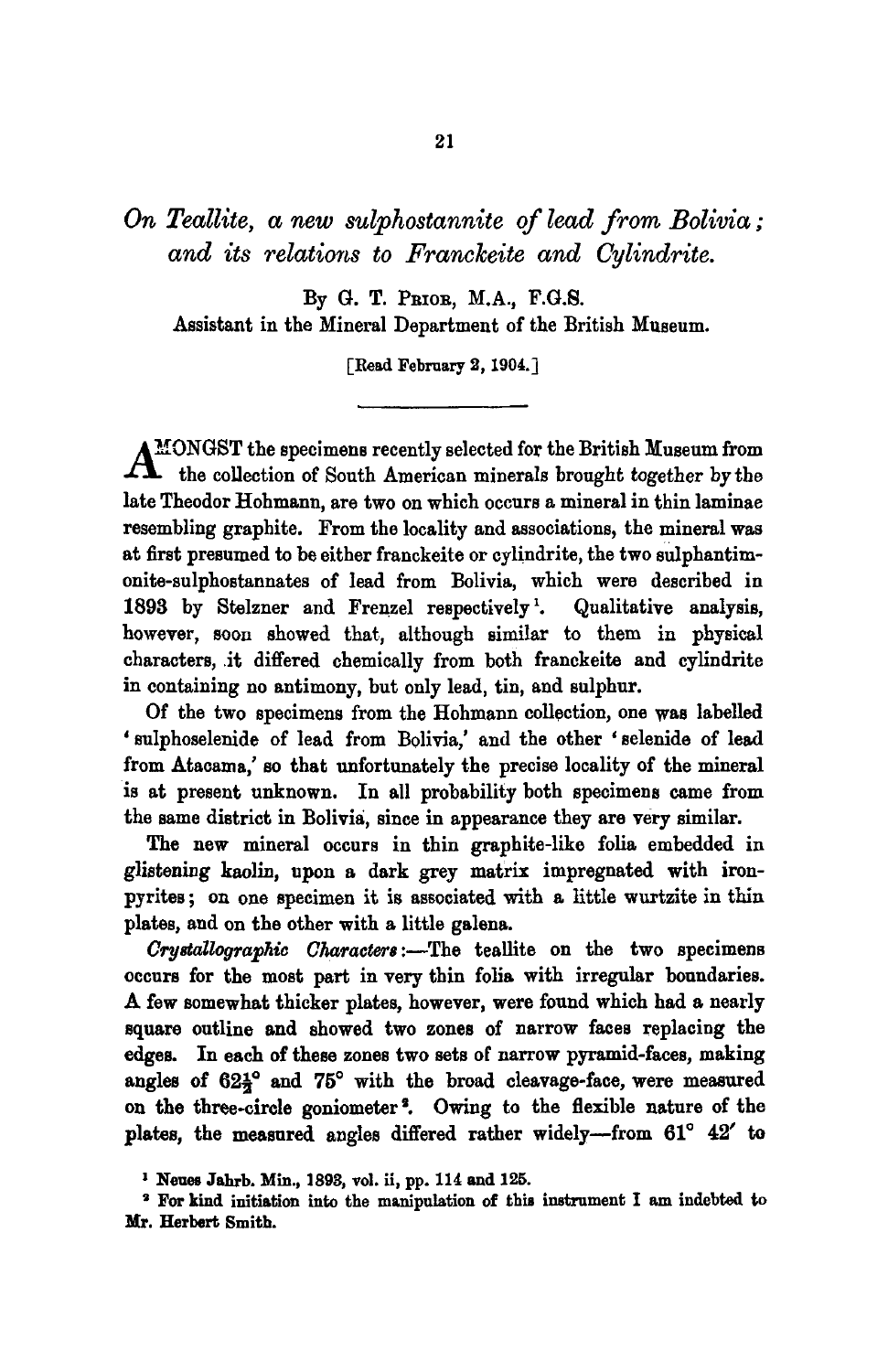63° 16', and from 74° 33' to 75° 58' respectively--and  $62\frac{1}{2}$ ° and 75° are taken as roughly the mean values. The angle between the two zones measured on the goniometer was 86°. The mineral is therefore in all probability orthorhombie, and not tetragonal as at first supposed. This result was supported by measurement of the angle between two sets of striae, which were observed on some of the plates, running parallel to the edges, and also by observation of the etched figures produced on the cleavage-face by dilute nitric acid. These consisted of two sets of fine striations, like the natural ones, parallel to the edges, and a third set equally inclined to them and occurring only in two opposite (obtuse) corners of the parallelogram formed by the nearly rectangular sets.

Forms observed :-

c {001}, a broad face showing two. sets of striations inclined at angles of 86° and 94° and parallel to the intersections with the pyramidplanes.

o {111}, narrow faces often broken up and irregular owing to the cleavage.

p {221}, bright, narrow faces.

Other somewhat doubtful and imperfect narrow faces observed are:  $a(100), d(101), e(201), \text{and } t'(211).$ 

Angles measured :-

|              |           | Measured.                             | Calculated.                   |                      |                        |  |
|--------------|-----------|---------------------------------------|-------------------------------|----------------------|------------------------|--|
| c: o         | $\cdots$  |                                       | $62\frac{1}{2}$ °<br>$\cdots$ |                      |                        |  |
| c: p         | $\cdots$  | $75^{\circ}$                          |                               | $\ddot{\phantom{a}}$ | $75^{\circ} 25'$       |  |
| $c: a \dots$ |           | about 90°                             | $\cdots$                      | $\ddotsc$            | $90^\circ \text{ } 0'$ |  |
| $c:d$        |           | $57^\circ$<br>$\overline{\mathbf{u}}$ | $\ddotsc$                     |                      | $54^{\circ} 33'$       |  |
| c: e         | $\ddotsc$ | 74°<br>$\rightarrow$                  | $\cdots$                      |                      | $70^{\circ} 25'$       |  |
| c: t'        |           | -79°<br>,,                            |                               |                      | $79^{\circ} 39'$       |  |

Angle between the zones  $\lceil co \rceil$  and  $\lceil co'' \rceil = 86^{\circ}$  (i.e. (110):(110) = 86°). Crystal-system, orthorhombic. Axial ratios,

 $a:b:c = 0.93:1:1.31.$ 

Crystallographically and in physical characters, teallite shows some relations with nagyagite in which  $b$  (010) is a perfect cleavage and  $\epsilon$  (101):  $\epsilon'$  (101) = 88° 59<sup>1</sup>/<sub>2</sub>'; *b* (010): *s* (343) = 75° 17<sup>1</sup>/<sub>2</sub>'.

*Other Physical Characters* :- Cleavage, c (001) perfect. Folia flexible, but not elastic. Hardness, 1-2. Teallite does not scratch gypsum, and is thus readily distinguished from franckeite and cylindrite, which scratch gypsum easily. Somewhat malleable, and makes a mark on paper. Like graphite and eylindrite it is difficult to pulverize. Specific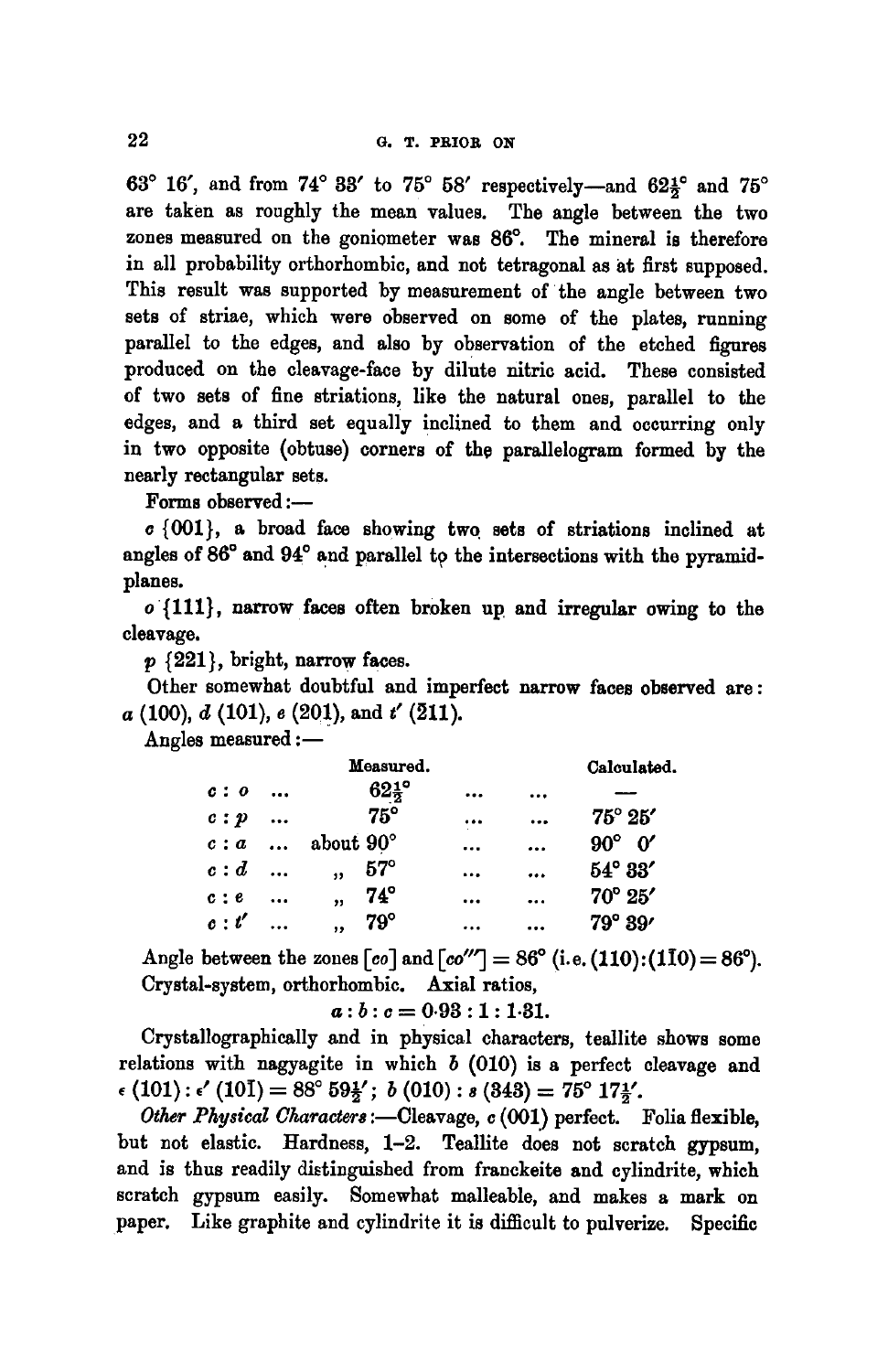gravity (weight of 1 cc.), 6.86. Lustre, metallic. Colour, blackish-grey. Opaque. Streak, black.

*Chemical Composition* :--The only impurity associated with the mineral was kaolin, a thin film of which was often found partially coating the cleavage surfaces. This was easily detachable, so that it was possible to obtain very pure material for analysis.

Heated in the closed tube, the mineral gives off a little sulphur and does not fuse. It is readily decomposed by hot, concentrated hydrochloric acid, as well as by nitric acid.

In the quantitative analysis the mineral was decomposed by fusion with sodium carbonate and sulphur, the tin being precipitated as sulphide from the aqueous extract, and the lead as sulphate from the nitric acid solution of the residue. The sulphur was estimated in a separate portion by fusing with sodium carbonate and nitre. The results of two analyses<sup>1</sup>, I and II, were as follows :-

|          |          | L     | П. |                                                           | Mean. |       |           | Atomic<br>ratios. |           | Calculated<br>for PbSnS <sub>2</sub> . |  |  |
|----------|----------|-------|----|-----------------------------------------------------------|-------|-------|-----------|-------------------|-----------|----------------------------------------|--|--|
| Pb       | $\cdots$ |       |    | $53.00$ $52.95$ $52.98$                                   |       |       | $\ddotsc$ | 0.256             |           | 53.05                                  |  |  |
| $S_{11}$ | $\cdots$ | 30.89 |    | $\ldots$ 29.89 $\ldots$ 30.39 <sup>2</sup> $\ldots$ 0.255 |       |       |           |                   | $\sim$    | 30.51                                  |  |  |
| Fe       |          | 0.20  |    | $\ldots$ not det. $\ldots$                                |       | 0.20  | $\ddotsc$ |                   | $\ddotsc$ |                                        |  |  |
| S.       |          |       |    | $\dots$ 16.28 $\dots$ 16.30 $\dots$ 16.29                 |       |       | $\cdots$  | 0.508             |           | 16.44                                  |  |  |
|          |          |       |    |                                                           |       | 99.86 |           |                   |           | $100 - 00$                             |  |  |

The numbers obtained correspond very closely with the simple formula  $PbSnS = PbS-SnS.$ 

The name *teallite* is given to the new mineral in honour of Dr. J. J. Harris Teall, F.R.S., Director-General of the Geological Survey of Great Britain and Ireland.

RELATIONS OF TEALLITE, FRANCKEITE, AND CYLINDRITE.

In view of the above results and the close similarity in physical characters between the new mineral and franckeite and cylindrite, it seemed desirable to make further analyses of the latter minerals in

1 The atomic weights used throughout this paper are the ' International Atomic Weights' for 1904, with  $O=16$ . Weights used in analyses, 0.6348 gram in I, and 0.3929 gram in II ; for sulphur determinations, 0.2752 gram in I, and 0,2658 gram in II.

2 In I the tin was determined as oxide by the direct ignition of the sulphide and ia possibly a little too high ; in II, in order to test for traces of antimony, the sulphide was converted into oxide by means of nitric acid and a slight loss may have occurred. The mean value given above is therefore probably not far from the truth.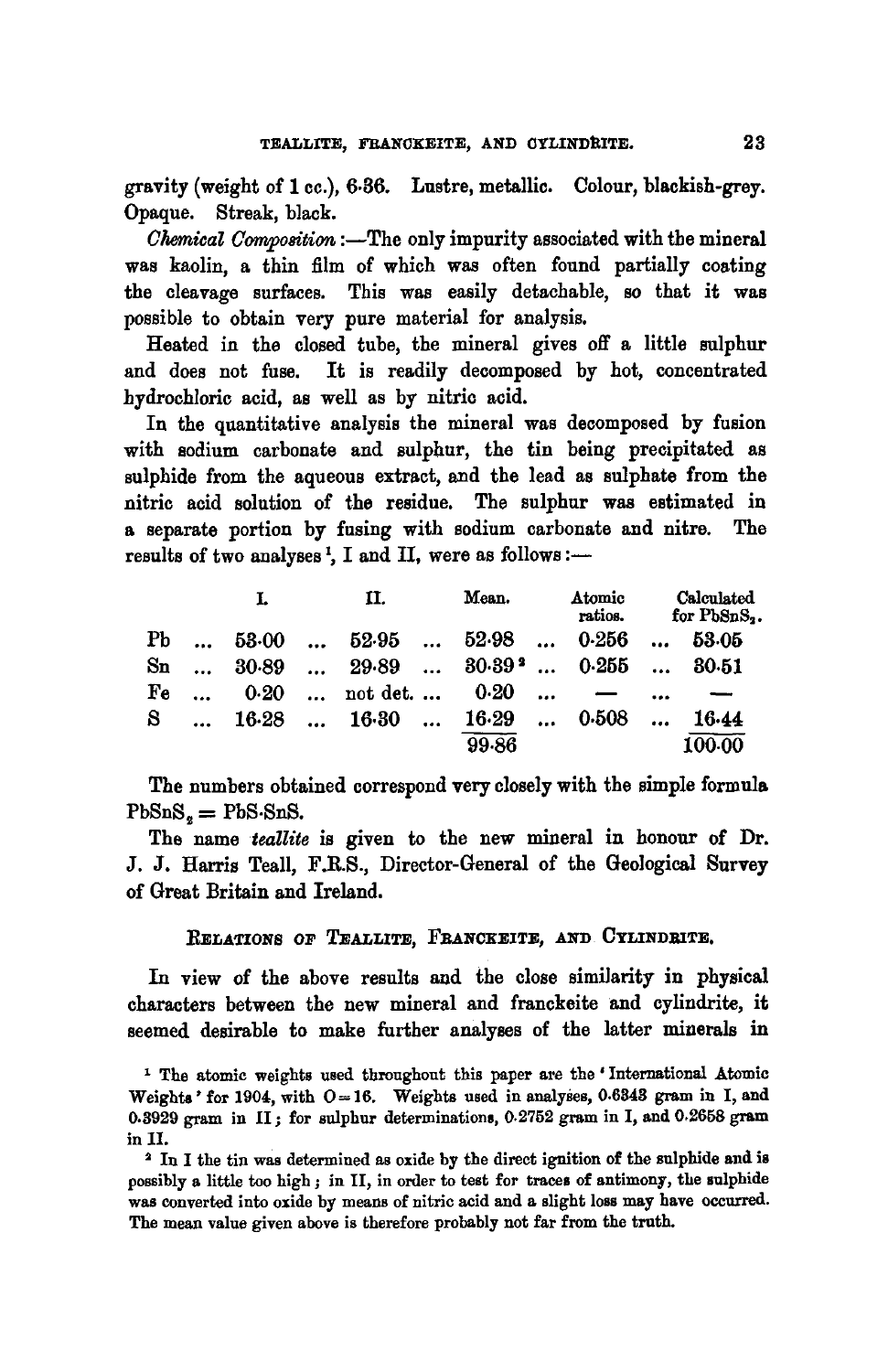order to discover if any closer chemical relationship could be formulated between them and teallite than the mere fact that they all contained lead, tin, and sulphur.

## *Franekeite from PooFS, Bolivia.*

Two specimens were analysed. One was selected as being the most crystalline and homogeneous, since it resembled teallite in showing thin plates with striae. In this case, measurement under the microscope showed that the striae were accurately at right angles and not at  $86^{\circ}$  or  $94^{\circ}$  as with teallite. Some of the plates also showed striae inclined at 45° to the rectangular sets, and on one plate occurred a narrow face inclined to the cleavage-face at an angle of  $47^\circ$   $46'$ . Crystallographically franekeite is probably very similar to teallite, but tetragonal instead of orthorhomhic.

The franckeite on this specimen occurs as a vein about one inch in thickness in a porous quartz-rock impregnated with 'feather-ore': it was covered by a patch of brown wurtzite and blende with some iron-pyrltes. In picking out material for analysis the chief impurity to be removed was the brown sulphide of zinc. No mechanically intermixed ' feather-ore' could be detected.

The mineral was decomposed by fusion with sodium carbonate and sulphur, as in the case of teallite. The mixed sulphides of tin and antimony were oxidized by nitric acid, and the resulting oxides weighed together : they were then separated by a double fusion with caustic soda. The result of the analysis of carefully selected material, consisting of thin plates, is given under  $III :=$ 

|                |  | ш.     | Atomic<br>ratios. |                      |       |  |           | Calculated for<br>$Pb_5FeSn_3Sb_2S_{14}$ . |  |  |
|----------------|--|--------|-------------------|----------------------|-------|--|-----------|--------------------------------------------|--|--|
| P <sub>b</sub> |  | 46.23  |                   |                      | 0.224 |  |           | 48.42                                      |  |  |
| Fe             |  | 2.69   |                   |                      | 0.048 |  |           | 2.61                                       |  |  |
| Zn             |  | 0.57   |                   |                      | 0.009 |  |           |                                            |  |  |
| Ag             |  | 0.97   |                   |                      | 0.009 |  | $\ddotsc$ |                                            |  |  |
| $S_{I}$        |  | 17.05  |                   | $\ddotsc$            | 0.143 |  |           | 16.71                                      |  |  |
| 8 <sub>b</sub> |  | 11.56  |                   | $\ddot{\phantom{a}}$ | 0.096 |  |           | $11-25$                                    |  |  |
| S              |  | 21-12  |                   |                      | 0.659 |  |           | 21.01                                      |  |  |
|                |  | 100.19 |                   |                      |       |  |           | 100.00                                     |  |  |

Specific gravity (weight of 1 cc.)  $=$  5.88.

I Weight used in analysis III, 0.5494 gram ; for sulphur determination, 0.2179 gram.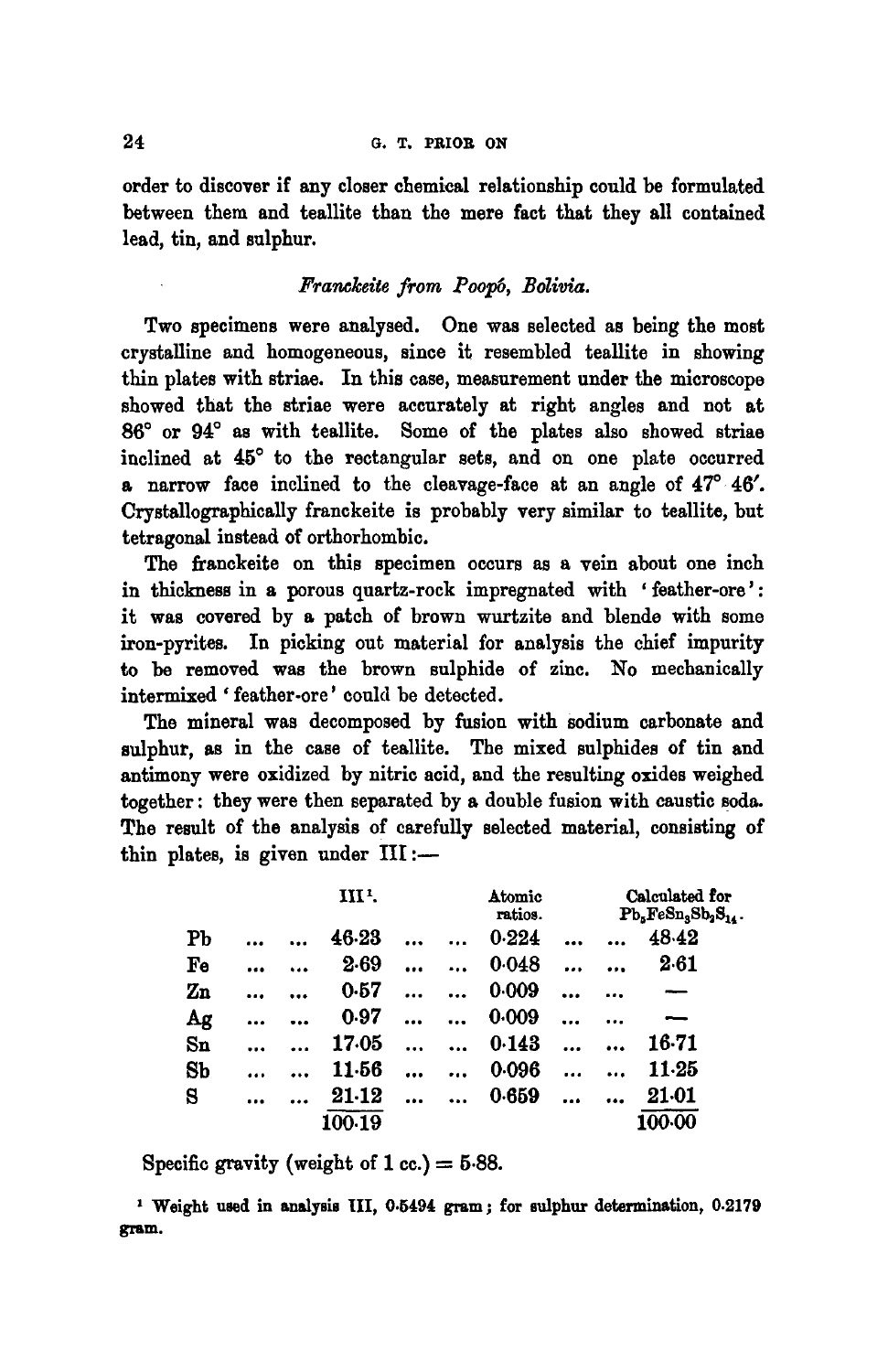The numbers obtained correspond fairly closely to a formula  $Pb<sub>s</sub>FeSn<sub>s</sub>Sh<sub>o</sub>S<sub>14</sub>$ , which may be written  $3PbSnS<sub>s</sub> + Pb<sub>s</sub>FeSb<sub>s</sub>S<sub>s</sub>$ , i.e. as a molecular compound of a sulphostannite of lead (teallite) with a sulpbantimonate of lead and iron.

Another analysis was made on more massive material from a specimen of franckeite from the Trinacria mine, near Poopó. In this specimen no impurity of' feather-ore' could be detected, but the material did not appear to be absolutely homogeneous, parts being readily cleavable into thin flakes, and parts less easily split up. The analysis was made on material consisting mainly of the more massive and less readily cleavable material, in order to see how it might vary in chemical composition from the more crystalline material used in the preceding analysis. The result of the analysis is given under IV, and that of Winkler's original analysis of franckeite, from Chocaya, Bolivia, under  $V :=$ 

|                |           | IV <sup>1</sup> . |           | Atomic<br>ratios. |           | V.<br>(Winkler.) |          | Calculated for<br>$Pb_{4}$ Fe $Sn_{2}$ S $b_{2}S_{13}$ |  |
|----------------|-----------|-------------------|-----------|-------------------|-----------|------------------|----------|--------------------------------------------------------|--|
| PЬ             | $\ddotsc$ | 48.02             |           | 0.232             | $\ddotsc$ | 50.57            |          | 47.95                                                  |  |
| Fe             |           | 2.74              |           | 0.049             |           | 2.48             |          | 2.88                                                   |  |
| Ag             |           | 0.99              |           | 0.009             |           | 1.22<br>Zn       | $\cdots$ |                                                        |  |
| $S_{n}$        |           | 13.89             |           | 0.117             | $\ddotsc$ | 12.34            |          | 15.32                                                  |  |
| S <sub>b</sub> |           | 13.06             | $\ddotsc$ | 0.109             |           | 10.51            |          | 12.38                                                  |  |
| s              |           | 20.82             |           | 0.650             |           | 21.04            |          | 21.47                                                  |  |
|                |           |                   |           |                   | Gangue    | 0.71             |          |                                                        |  |
|                |           | 99.52             |           |                   |           | 98.87            |          | 100.00                                                 |  |

**Sp. gr .... 5.92.** 

The numbers obtained in this analysis approximate to a formula  $Pb_{4}FeSn_{4}Sb_{4}S_{18}=2\frac{1}{2}PbSnS_{2}+Pb_{4}FeSb_{4}S_{8}$ , midway between the formula  $Pb_sSn_sSb_sS_{13}$  (=2PbSnS<sub>a</sub>+Pb<sub>s</sub>Sb<sub>a</sub>S<sub>s</sub>) of Winkler and the formula  $3PbSnS<sub>2</sub> + Pb<sub>3</sub>FeSb<sub>3</sub>S<sub>3</sub>$  given by analysis III. The latter formula is taken as representing the chemical composition of the pure mineral, since the material used in the second analysis was less crystalline and apparently less homogeneous.

## Cylindrite from Poopó, Bolivia.

Two specimens, consisting of well-defined cylinders made up of apparently quite homogeneous material, were analysed. The material

<sup>1</sup> Weight used in analysis IV, 0.7185 gram; for sulphur determination,  $0.2557$ gram.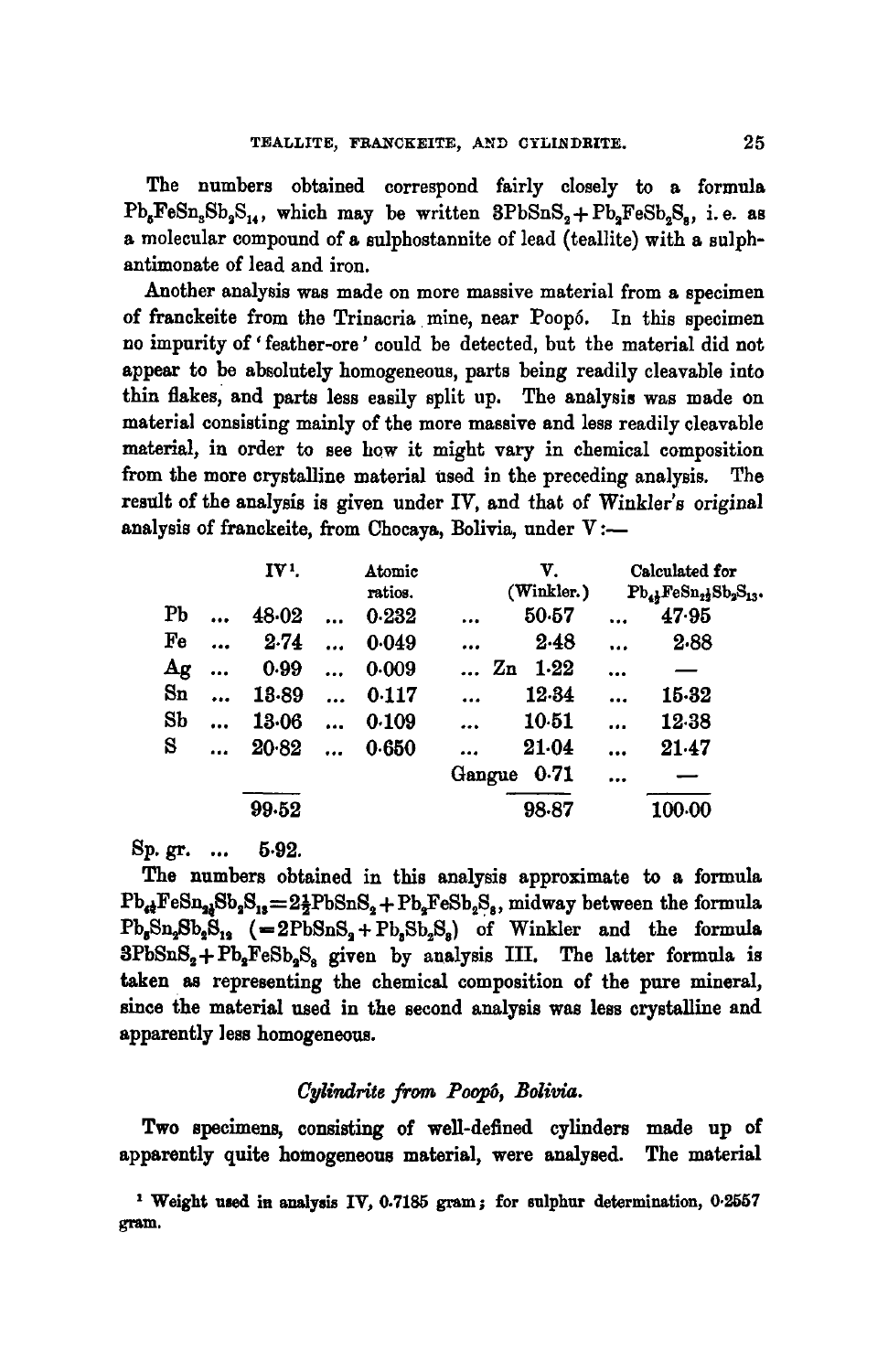readily broke up into cleavage-flakes, showing a brilliant metallic lustre but no well-marked striations.

The results of these analyses<sup>1</sup> are given under VI and VII, while under VIII is added that of Frenzel's original analysis of cylindrite :-

|  |        |                       |       |  |                                                                                       | VI. Atomic VII. Atomic VIII. Calculated for                                             |  |
|--|--------|-----------------------|-------|--|---------------------------------------------------------------------------------------|-----------------------------------------------------------------------------------------|--|
|  |        |                       |       |  |                                                                                       | ratios. ratios. (Frenzel.) $\mathrm{Pb}_3\mathrm{FeSn}_4\mathrm{Sh}_2\mathrm{S}_{14}$ . |  |
|  |        |                       |       |  | Pb  35.24  0.170  34.58  0.167  35.41  33.70                                          |                                                                                         |  |
|  |        |                       |       |  | Fe  2.81  0.050  2.77  0.050  3.00  3.03                                              |                                                                                         |  |
|  |        |                       |       |  | Ag $0.50$ $0.005$ $0.28$ $0.003$ $0.62$ -                                             |                                                                                         |  |
|  |        |                       |       |  | $Sn$ $25.65$ $0.215$ $25.10$ $0.211$ $26.37$ $25.85$                                  |                                                                                         |  |
|  |        |                       |       |  | Sb $\dots$ 12.31 $\dots$ 0.102 $\dots$ 12.98 $\dots$ 0.108 $\dots$ 8.73 $\dots$ 13.05 |                                                                                         |  |
|  |        |                       |       |  | S  23.83  0.743  23.88  0.745  24.50  24.37                                           |                                                                                         |  |
|  | 100.34 |                       | 99.59 |  | 98.63 100.00                                                                          |                                                                                         |  |
|  |        | Sp. gr. $5.46$ $5.49$ |       |  | $\dots$ 5.42                                                                          |                                                                                         |  |

The numbers agree fairly closely with the formula  $Pb_sFeSn_sSb_sS_{14}$ , which may be written  $3PbSnS<sub>2</sub> + SnFeSb<sub>2</sub>S<sub>2</sub>$ , corresponding to the formula  $BPbSnS<sub>2</sub> + Pb<sub>2</sub>FeSb<sub>2</sub>S<sub>3</sub>$  of franckeite, with Sn in place of Pb.

The above formulae of franckeite and cylindrite, like most of those, not simply empirical, applied to minerals, admit of no real experimental proof; but it may be urged on their behalf that, without doing violence to the analytical results, they serve to suggest a chemical connexion corresponding to the close similarity in physical characters, not only between franckeite and cyIindrite themselves, but also between these minerals and teallite.

As regards cylindrite, the close similarity, both in specific gravities and in the analytical results, of the three specimens at present analysed, appears to be good proof that the mineral which occurs in this peculiar cylindrical form has a definite chemical composition. In the case of franckeite the evidence on this point is not so conclusive. Owing to the mode of occurrence of this opaque mineral in radiated or spherulitic aggregates, it is difficult to be assured of its homogeneity. The results of the three analyses at present made certainly show variations in composition, though they all approximate to formulae which can be expressed as mixtures of PbSnS, with  $Pb_sFeSb_sS_s$ . The formula,  $3PbSnS<sub>2</sub>+Pb<sub>2</sub>FeSb<sub>2</sub>S<sub>8</sub>$ , is adopted for franckeite as representing the chemical composition of material which had the appearance of being the most crystalline and homogeneous of the specimens in the British Museum collection.

1 Weights used in analyses, 0.5684 gram in VI, and 0.6659 gram in VII ; for sulphur determination, 0.2446 gram in VI, and 0.2289 gram in VII.